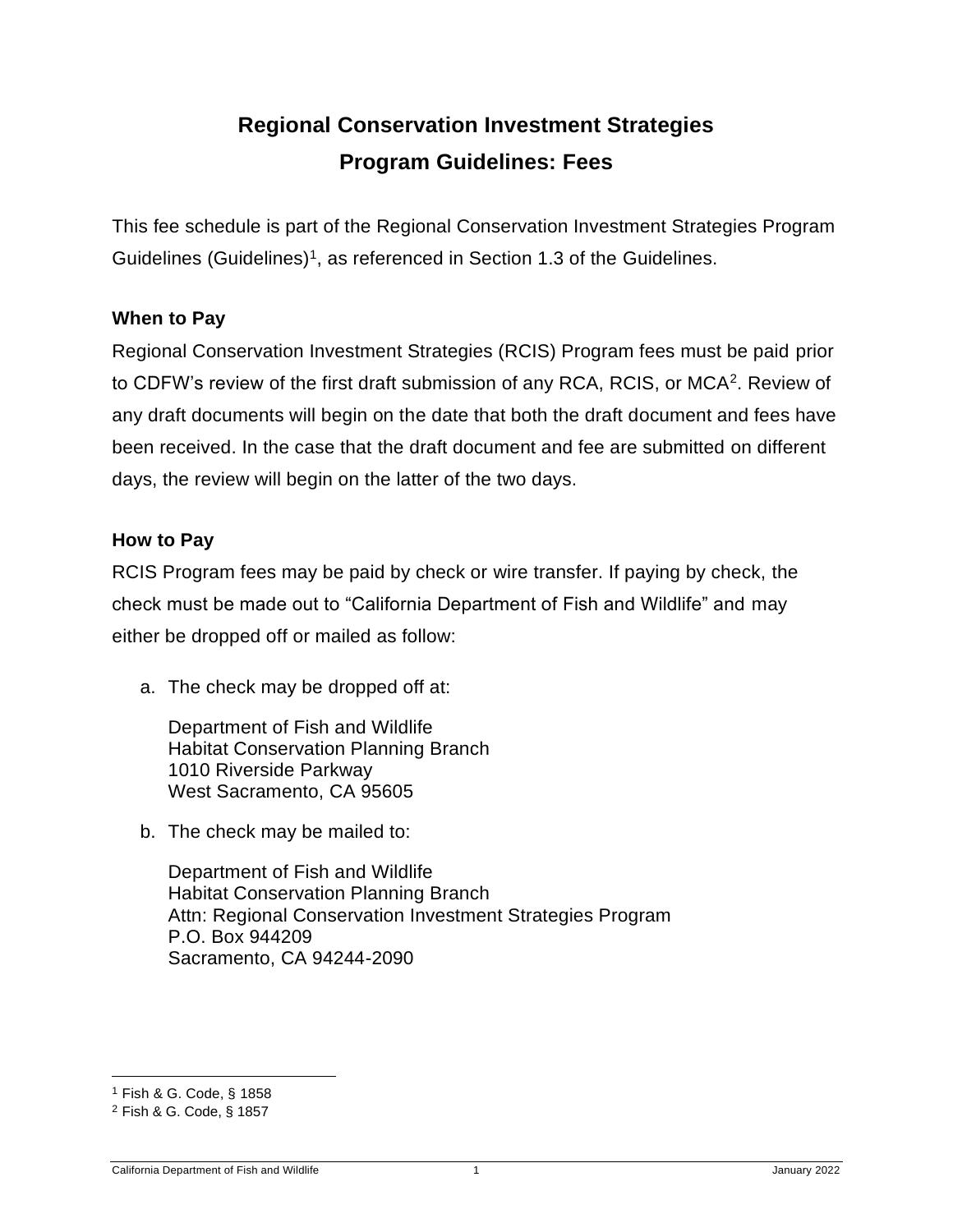If paying by wire transfer, contact the RCIS Program Team at [rcis@wildlife.ca.gov](mailto:rcis@wildlife.ca.gov) for specific instructions.

#### **Fee Adjustments**

Fees will be adjusted annually using the Implicit Price Deflator (IPD) for State and Local Government Purchases of Goods and Services, as published by the United States Department of Commerce. The rate of change for the annual fee adjustment is determined by comparing the March 31 quarter end IPD index of the current year to the March 31 quarter end IPD index of the prior year. Each current fee is multiplied by the relative amount of change in the IPD index. The product is added to the fee for the current year and then rounded to the nearest \$0.25 increment. The resulting amounts are the adjusted fees for the new calendar year, beginning January 1.

Fees may be further adjusted based on an evaluation of the actual time required by CDFW staff to review and approve RCIS Program documents.

When a fee includes "Up to" language, CDFW will consider the expected workload resulting from the change or resubmittal requested and will calculate a fee that compensates for the expected workload. These calculations will be conducted on a case-by-case basis, as necessary.

| <b>RCA Phase</b>  | <b>2021 Fee</b> | <b>2022 Fee</b> | <b>Notes</b>                              |
|-------------------|-----------------|-----------------|-------------------------------------------|
| <b>RCA Review</b> | \$23,925.00     | \$24,578.50     | This fee includes coordination between    |
| and               |                 |                 | CDFW and the applicant during document    |
| Approval          |                 |                 | development (including meetings), as well |
|                   |                 |                 | as CDFW review time.                      |
| <b>RCA Data</b>   | <b>None</b>     | None            | Data Updates are free and CDFW            |
| Update            |                 |                 | encourages them by waiving a fee.         |
|                   |                 |                 | However, CDFW may add a fee for Data      |
|                   |                 |                 | Updates in the future, if needed. A Data  |
|                   |                 |                 | Update is generally the submission of GIS |
|                   |                 |                 | data or minor changes to numbers or text  |
|                   |                 |                 | in the document that require less than 2  |
|                   |                 |                 | hours of CDFW staff time.                 |

| <b>Regional Conservation Assessment (RCA) Fees</b> |  |  |
|----------------------------------------------------|--|--|
|                                                    |  |  |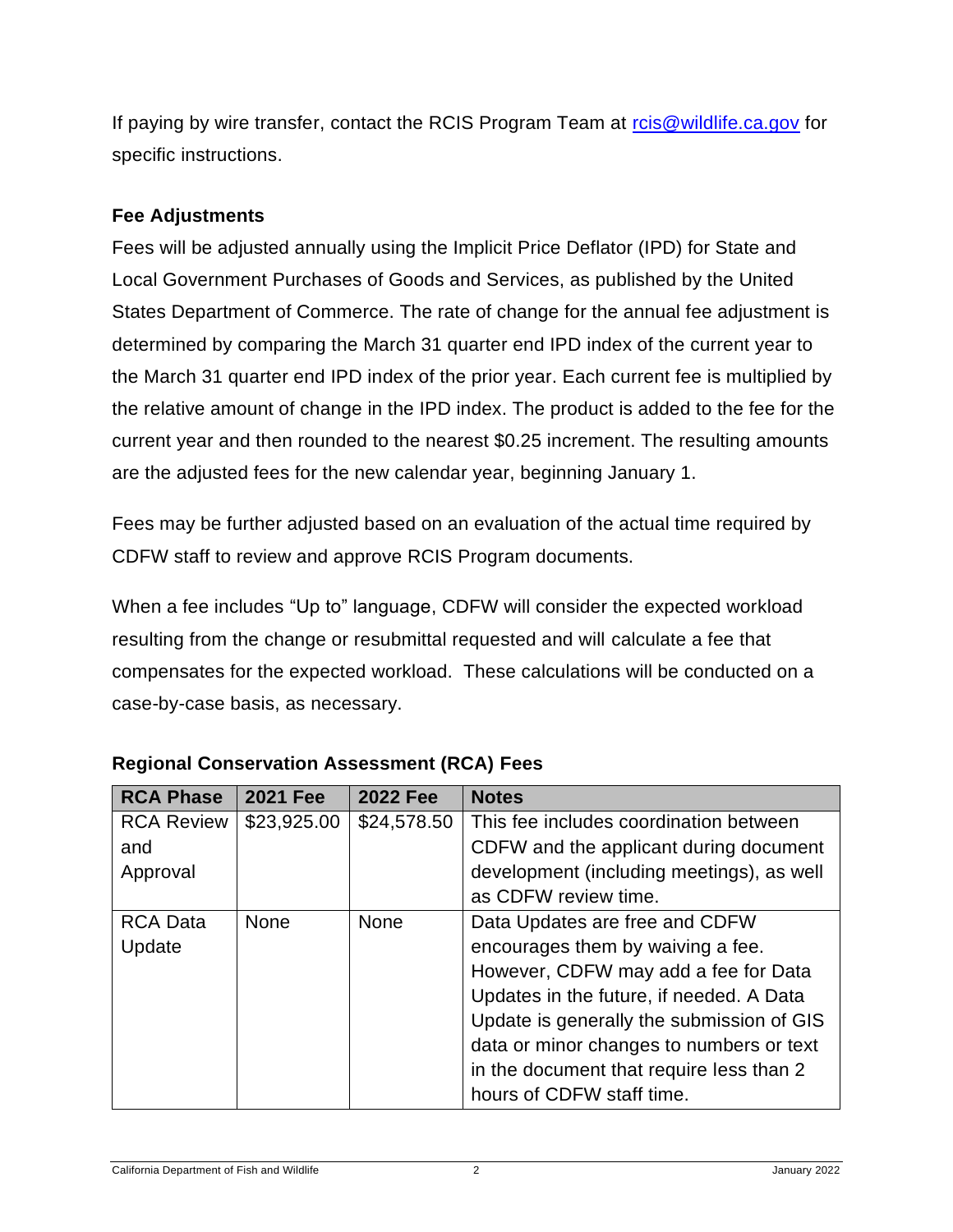| <b>RCA Phase</b>   | <b>2021 Fee</b> | <b>2022 Fee</b> | <b>Notes</b>                                  |
|--------------------|-----------------|-----------------|-----------------------------------------------|
| <b>RCA Simple</b>  | \$7,939.00      | \$8,155.75      | A Simple Amendment would include small        |
| Amendment          |                 |                 | or minor changes to the document that are     |
|                    |                 |                 | more than a Data Update, but that do not      |
|                    |                 |                 | result in substantial changes, as             |
|                    |                 |                 | determined by CDFW.                           |
| <b>RCA</b>         | \$23,925.00     | \$24,578.50     | A Complex Amendment would result in a         |
| Complex            |                 |                 | substantial change to the document, such      |
| Amendment          |                 |                 | as the addition of an ecoregion, as           |
|                    |                 |                 | determined by CDFW. If the initial Simple     |
|                    |                 |                 | Amendment fee was paid and the                |
|                    |                 |                 | amendment was subsequently deemed to          |
|                    |                 |                 | be complex by CDFW, the difference            |
|                    |                 |                 | would be required                             |
| <b>RCA</b>         | Up to           | Up to           | If the submittal is not initially accepted by |
| <b>Resubmittal</b> | \$23,925.00     | \$24,578.50     | CDFW, it can be resubmitted after revision    |
| <b>Review</b>      |                 |                 | and CDFW may impose a fee up to the           |
|                    |                 |                 | listed amount. Minor changes or changes       |
|                    |                 |                 | mutually agreed upon as attributable to       |
|                    |                 |                 | early program implementation may not be       |
|                    |                 |                 | subject to any resubmittal fees.              |
| <b>RCA</b>         | Up to           | Up to           | This is a one-time fee for unsolicited        |
| <b>Unsolicited</b> | \$11,962.75     | \$12,289.50     | changes proposed by the proponent             |
| Changes            |                 |                 | during the review period (including review    |
|                    |                 |                 | of amendments) to cover the reasonable        |
|                    |                 |                 | cost of CDFW's services in reviewing a        |
|                    |                 |                 | change that it determines will require        |
|                    |                 |                 | additional CDFW staff time.                   |

## **Regional Conservation Investment Strategy (RCIS) Fees**

| RCIS Phase   2021 Fee | <b>2022 Fee</b> | <b>Notes</b>                                                       |
|-----------------------|-----------------|--------------------------------------------------------------------|
| <b>RCIS</b>           |                 | \$30,993.75   \$31,840.25   This fee includes coordination between |
| Review and            |                 | CDFW and the applicant during document                             |
| Approval              |                 | development (including meetings), as well                          |
|                       |                 | as CDFW review time.                                               |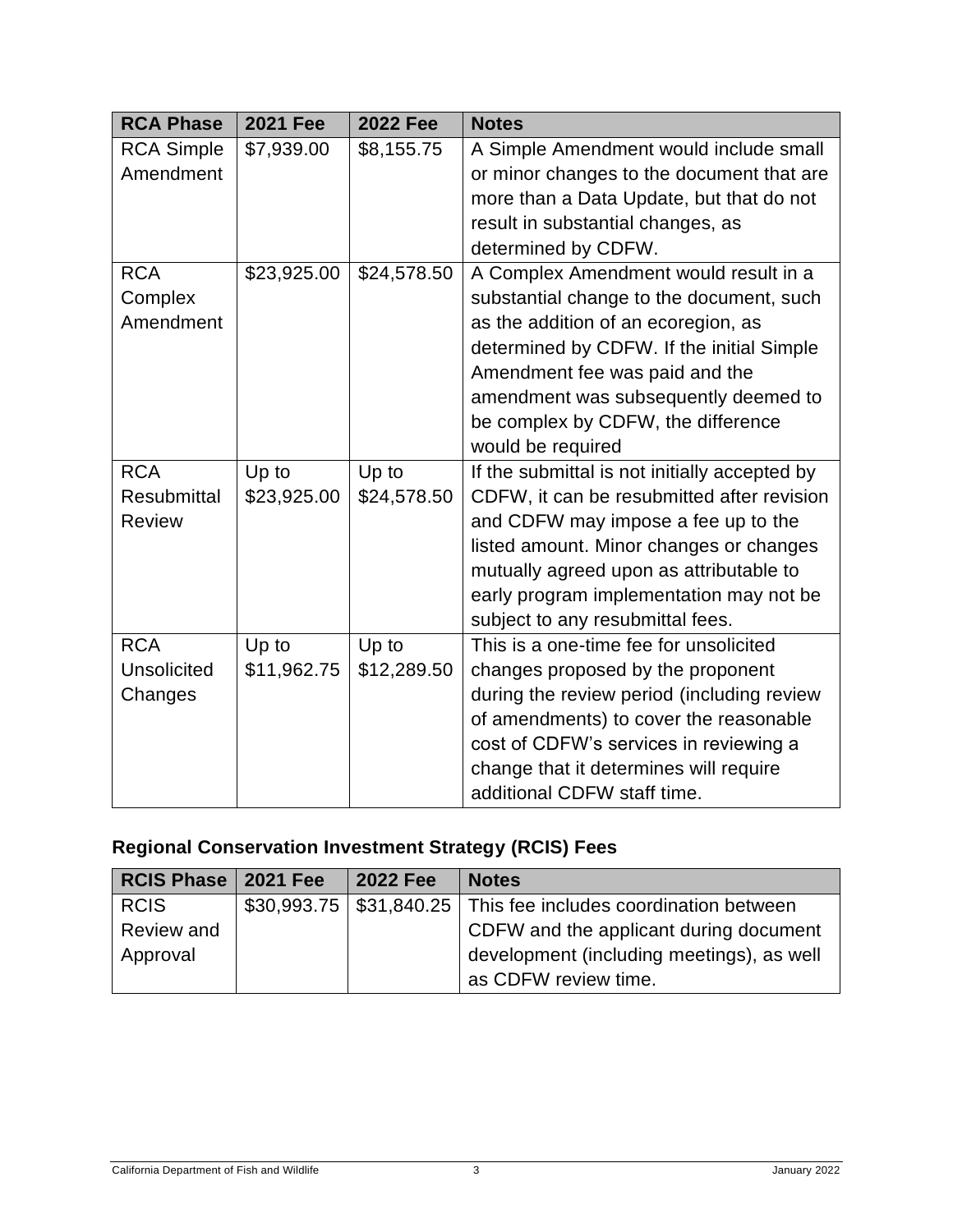| <b>RCIS Phase</b>  | <b>2021 Fee</b> | <b>2022 Fee</b> | <b>Notes</b>                                  |
|--------------------|-----------------|-----------------|-----------------------------------------------|
| <b>RCIS Data</b>   | None            | None            | Data Updates are free and CDFW                |
| Update             |                 |                 | encourages them by waiving a fee.             |
|                    |                 |                 | However, CDFW may add a fee for Data          |
|                    |                 |                 | Updates in the future, if needed. A Data      |
|                    |                 |                 | Update is generally the submission of GIS     |
|                    |                 |                 | data or minor changes to numbers or text      |
|                    |                 |                 | in the document that require less than 2      |
|                    |                 |                 | hours of CDFW staff time.                     |
| <b>RCIS</b>        | \$10,331.50     | \$10,613.75     | A Simple Amendment would include small        |
| Simple             |                 |                 | or minor changes to the document that are     |
| Amendment          |                 |                 | more than a Data Update, but that do not      |
|                    |                 |                 | result in substantial changes, as             |
|                    |                 |                 | determined by CDFW.                           |
| <b>RCIS</b>        | \$30,993.75     | \$31,840.25     | A Complex Amendment would result in a         |
| Complex            |                 |                 | substantial change to the document, such      |
| Amendment          |                 |                 | as changes to the geographic area, focal      |
|                    |                 |                 | species, or other conservation elements,      |
|                    |                 |                 | as determined by CDFW. If the initial         |
|                    |                 |                 | Simple Amendment fee was paid and the         |
|                    |                 |                 | amendment was subsequently deemed to          |
|                    |                 |                 | be complex by CDFW, the difference            |
|                    |                 |                 | would be required.                            |
| <b>RCIS</b>        | Up to           | Up to           | If the submittal is not initially accepted by |
| <b>Resubmittal</b> | \$30,993.75     | \$31,840.25     | CDFW, it can be resubmitted after revision    |
| <b>Review</b>      |                 |                 | and CDFW may impose a fee up to the           |
|                    |                 |                 | listed amount. Minor changes or changes       |
|                    |                 |                 | mutually agreed upon may not be subject       |
|                    |                 |                 | to any resubmittal fees.                      |
| <b>RCIS</b>        | Up to           | Up to           | This is a one-time fee for unsolicited        |
| <b>Unsolicited</b> | \$15,496.75     | \$15,920.00     | changes proposed by the proponent during      |
| Changes            |                 |                 | the review period (including review of        |
|                    |                 |                 | amendments) to cover the reasonable cost      |
|                    |                 |                 | of CDFW's services in reviewing a change      |
|                    |                 |                 | that is determined to require additional      |
|                    |                 |                 | CDFW staff time.                              |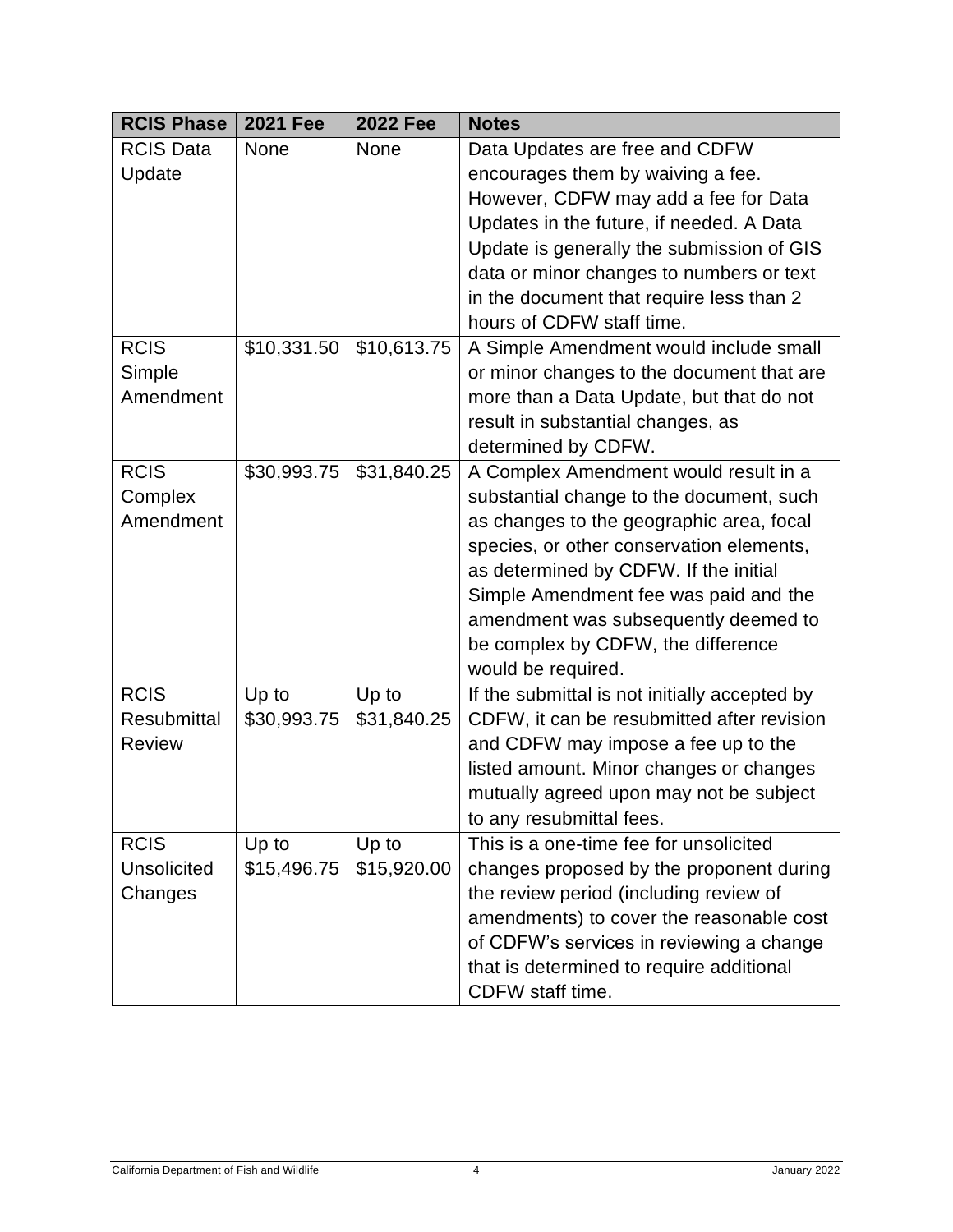### **Mitigation Credit Agreement (MCA) Pilot Fees**

MCA pilot fees are subject to change based on information learned through the implementation of the pilot project and/or MCA Guideline updates.

| <b>MCA Phase</b>                                                     | <b>2021 Fee</b> | <b>2022 Fee</b> | <b>Notes</b>                                                                                                                                                                                                                                                              |
|----------------------------------------------------------------------|-----------------|-----------------|---------------------------------------------------------------------------------------------------------------------------------------------------------------------------------------------------------------------------------------------------------------------------|
| <b>MCA Concept</b><br>(optional)                                     | \$5,250.00      | \$5,393.50      | An MCA concept is a brief, concept-<br>level proposal that is optional but<br>recommended when an MCA<br>sponsor is scoping for an MCA or<br>contemplating a specific MCA idea,<br>or for those new to the MCA<br>process.                                                |
| <b>MCA</b><br>Application<br>Review and<br>Approval                  | \$26,250.00     | \$26,967.00     | This fee includes coordination<br>between CDFW and the applicant<br>during MCA development, as well as<br>CDFW review time.                                                                                                                                               |
| <b>MCA</b><br>Implementation<br>(upon MCA<br>approval)               | \$25,000.00     | \$25,682.75     | This initial implementation fee is to<br>cover CDFW's monitoring of<br>performance standards, site visits,<br>finalize lands package reviews,<br>endowment funding, communication,<br>compliance, and meetings. MCA<br>approval may include an initial credit<br>release. |
| <b>MCA</b><br>Implementation<br>(1 <sup>st</sup> credit)<br>release) | \$20,000.00     | \$20,546.25     | This fee covers CDFW's review of<br>annual reports and performance<br>measures, site visits, reviewing and<br>approving credit transfers,<br>communication, compliance, and<br>meetings.                                                                                  |
| <b>MCA</b><br>Implementation<br>(2 <sup>nd</sup> credit)<br>release) | \$15,000.00     | \$15,409.75     | This fee covers CDFW's on-going<br>review of annual reports and<br>performance measures, site visits,<br>additional reviewing and approving<br>of credit transfers, communication,<br>compliance, and meetings.                                                           |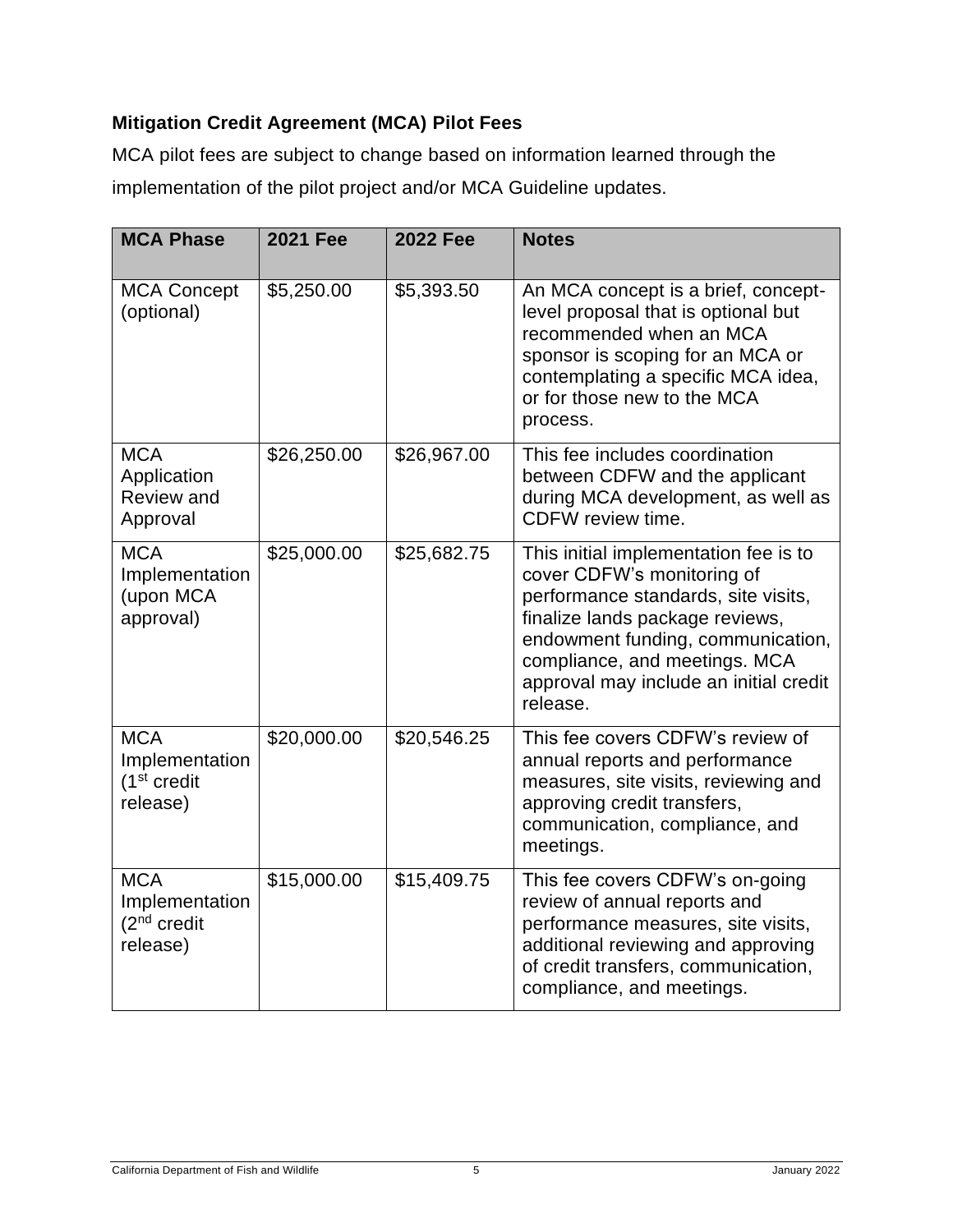| <b>MCA Phase</b>                                                       | <b>2021 Fee</b>                                                                                  | <b>2022 Fee</b>                                                                                  | <b>Notes</b>                                                                                                                                                                                                                                                                                                                                                                                                                                                                                                                                                                                                                                  |
|------------------------------------------------------------------------|--------------------------------------------------------------------------------------------------|--------------------------------------------------------------------------------------------------|-----------------------------------------------------------------------------------------------------------------------------------------------------------------------------------------------------------------------------------------------------------------------------------------------------------------------------------------------------------------------------------------------------------------------------------------------------------------------------------------------------------------------------------------------------------------------------------------------------------------------------------------------|
| <b>MCA</b><br>Implementation<br>(each<br>additional<br>credit release) | \$5,000.00                                                                                       | \$5,136.50                                                                                       | If applicable, each additional credit<br>release would require the listed fee.<br>This fee covers CDFW's review of<br>annual reports and performance<br>measures, review of credit transfers,<br>resolution of changes and issues,<br>and ongoing administration through<br>MCA closure.                                                                                                                                                                                                                                                                                                                                                      |
| <b>MCA Simple</b><br>Amendment                                         | \$2,000.00                                                                                       | \$2,054.75                                                                                       | A simple amendment is any<br>amendment that relates to the<br>organization or administration of the<br>MCA including, but not limited to,<br>changes in MCA name, property<br>ownership, address, MCA sponsor,<br>endowment holder. A minor<br>amendment would not modify the<br>scope or nature of the MCA or any<br>MCA action.                                                                                                                                                                                                                                                                                                             |
| <b>MCA Complex</b><br>Amendment                                        | Up to<br>\$25,000.00<br>per<br>amendment.<br>(\$10,000.00<br>for a<br>management<br>plan change) | Up to<br>\$25,682.75<br>per<br>amendment.<br>(\$10,273.25<br>for a<br>management<br>plan change) | A complex amendment means any<br>amendment that relates to the<br>operation, management, or another<br>material element of the MCA. This<br>includes site additions to an<br>approved MCA, adding proposed<br>conservation actions and habitat<br>enhancement actions; altering<br>existing credits or proposing the<br>creation of additional credits;<br>transferring the conservation<br>easement; altering the credit-release<br>schedule; and expanding the service<br>area. If the initial Simple<br>Amendment fee was paid and the<br>amendment was subsequently<br>deemed to be complex by CDFW,<br>the difference would be required. |